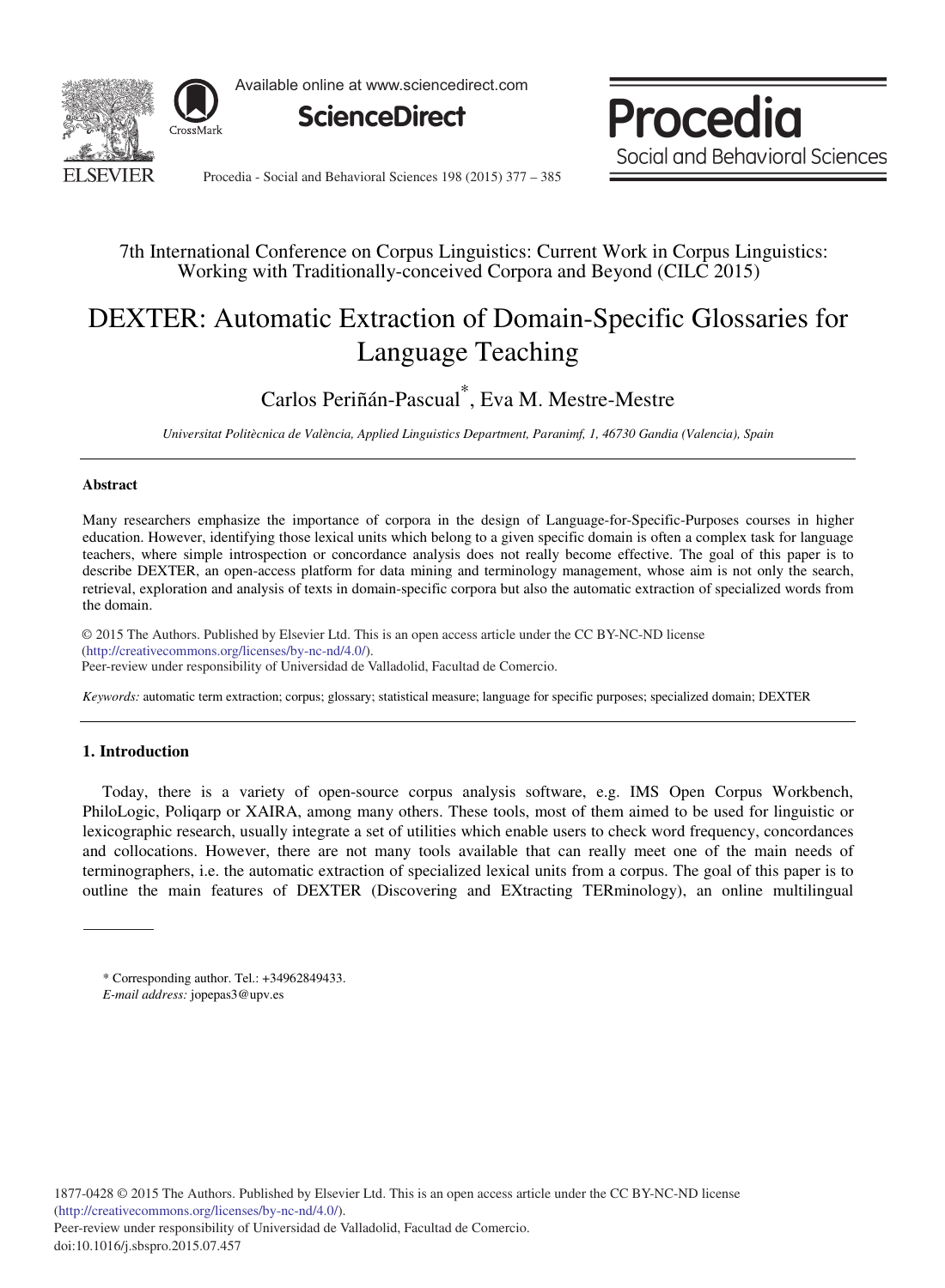workbench for data mining and terminology management with non-structured text-based corpora<sup>1</sup>. Indeed, DEXTER consists of a suite of tools with different functionalities, such as corpus compilation and management, document indexation and retrieval, query elaboration, textual exploration and terminological extraction. It should be noted that the DEXTER term extractor is provided with a language- and discourse-independent processor which is connected to language-specific resources (e.g. lexical inventories and filters) and modules (e.g. stemmers and lemmatizers), resulting in an adaptable work environment. In this context, DEXTER provides a framework which integrates the characteristics of linguist-oriented text analysis tools with the enhanced efficiency of the terminology acquisition module for terminographers and knowledge engineers. Beyond research purposes, as an automatic term extraction (ATE) system, DEXTER can also be used to support language teachers to construct their own glossaries, containing unigrams, bigrams and trigrams, from small- and medium-sized specialized corpora compiled by themselves. The remainder of this paper is organized as follows: Section 2 describes the role that glossaries play in the design of Language-for-Specific-Purposes (LSP) courses; Section 3 briefly reviews the state of the art in ATE; Section 4 outlines the main features of DEXTER by exploring not only the term extraction metric but also those capabilities of interest to the language teacher; and finally, Section 5 presents the main conclusions.

### **2. Automatic term extraction for specialized domains**

Traditionally, there have been three main approaches to ATE, i.e. linguistic, statistic and hybrid. The linguistic approach is typically performed by means of three consecutive tasks. First, words are tagged with their part-ofspeech. Second, morphosyntactic patterns are used to capture acceptable surface realizations as term candidates; for example, the following pattern has been widely used to extract noun terms in English (Justeson and Katz, 1995):

#### *((Adj|Noun)+|((Adj|Noun)\*(NounPrep)?)(Adj|Noun)\*)Noun*

Third, a stop list of functional and generic words is applied. Thus, a stop list can remove false candidates such as *this thing* or *some day*, although these linguistic realizations match the pattern Adj + Noun. Many of the problems related to this approach are frequently related to issues such as language dependence and time-consuming labour, apart from the fact that pre-defined linguistic patterns only serve as an indicator of unithood.

The statistical approach can be based on two different types of measures. On the one hand, lexical association measures, such as Chi-Square (Nagao, Mizutani, and Ikeda, 1976), Pointwise Mutual Information (Church and Hanks, 1990), T-score (Church et al., 1991), Dice coefficient (Smadja, 1993), Log-Likelihood Ratio (Dunning, 1994) or Jaccard similarity (Grefenstette, 1994), have been frequently used in ATE. The problem is that the above measures only serve to measure unithood, since they calculate the likelihood that two words can occur together. On the other hand, there are also some statistical measures for termhood, such as TF-IDF (Singhal, Salton, and Buckley, 1996), C-value (Frantzi and Ananiadou, 1996), Weirdness (Ahmad, Gillam, and Tostevin, 2000), Domain-Specificity (Park, Byrd, and Boguraev, 2002), and Domain-Pertinence and Domain-Consensus (Sclano and Velardi, 2007; Navigli and Velardi, 2002).

Finally, it should be noted that few ATE systems adopt a purely statistical approach. Instead, there is a general tendency to consider both linguistic and statistical properties for the identification and extraction of term candidates, where linguistic analysis is carried out before the application of statistical measures. One of the most popular examples of hybrid model is found in C-value/NC-value (Frantzi, Ananiadou, and Hideki, 2000), where the NC-Value incorporates contextual information into the C-Value, which focuses on nested terms.

DEXTER adopts a hybrid approach to ATE, where some linguistic constraints are applied before the statistical measures discover term candidates on the basis of stemmed ngrams (i.e. unigrams, bigrams and trigrams).

 $1$  DEXTER, which has been developed in C# with ASP.NET 4.0, is intended to be freely accessible from the FunGramKB website (www.fungramkb.com). Although only English and Spanish are currently supported in DEXTER, French, German and Italian are about to be included.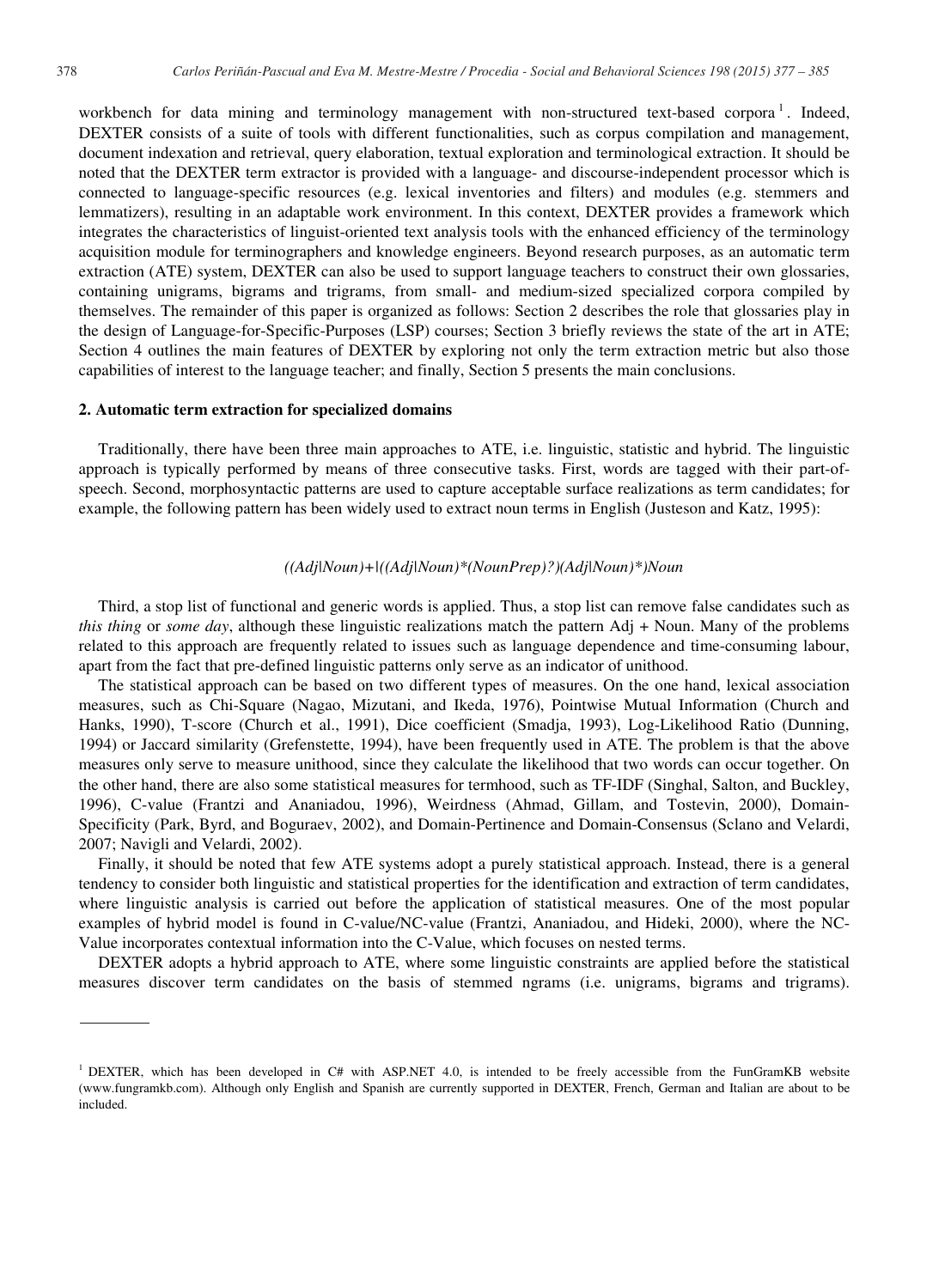Considering that traditional linguistic patterns are quite restrictive, we chose not to perform full POS tagging. Instead, a set of shallow linguistic constraints supported by a stopword list was applied before term weighting. For example, one of these constraints served to filter out those trigrams containing a non-prepositional functional word in the mid-position. The next section presents a brief description of the statistical measure used in DEXTER.

### **3. An overview to DEXTER**

#### *3.1. The term extraction metric*

SRC is the metric employed in DEXTER for the identification and extraction of term candidates. A detailed account of this user-adjustable composite metric is out of the scope of this paper. However, this section outlines the main components of this measure, which is grounded on the notions of salience (S), relevance (R) and cohesion (C), where the first two serve to measure termhood and the third determines the unithood of complex terms. The equation of SRC is as follows:

$$
SRC(g) = termhood(g) + unithood(g)
$$
  
termhood(g) =  $S(g)*\alpha + R(g)*\beta$   
unithood(g) =  $\begin{cases} 0, & \text{iff } |g| = 1 \\ C(g)*\gamma, & \text{iff } |g| > 1 \end{cases}$ 

where g is a stemmed ngram, and the coefficients  $\alpha$ ,  $\beta$  and  $\gamma$  are the user-adjustable parameters, where  $\alpha + \beta = 1$  for unigrams and  $\alpha + \beta + \gamma = 1$  for complex ngrams. The three terminological features of SRC are briefly described in the next sections.

#### *3.1.1. Term salience*

The notion of salience is based on the automatic keyword extraction measure TF-IDF (cf. Salton, Wong, and Yang, 1975; Salton and Buckley, 1988; among many others), i.e. the weight of a term is determined by the relative frequency of the term in a certain document (or term frequency, i.e. TF) compared with the inverse proportion of that term in the entire document collection (or inverse document frequency, i.e. IDF). Thus, the salience of the stemmed ngram *g* in the document *d* is calculated by applying the following formula:

$$
S_d(g) = TF(g) * IDF(g) * NORMAL(g)
$$

$$
TF(g) = f_d(g)
$$

$$
IDF(g) = 1 + log\left(\frac{N_T}{df(g)}\right), \text{ where } df(g) > 0
$$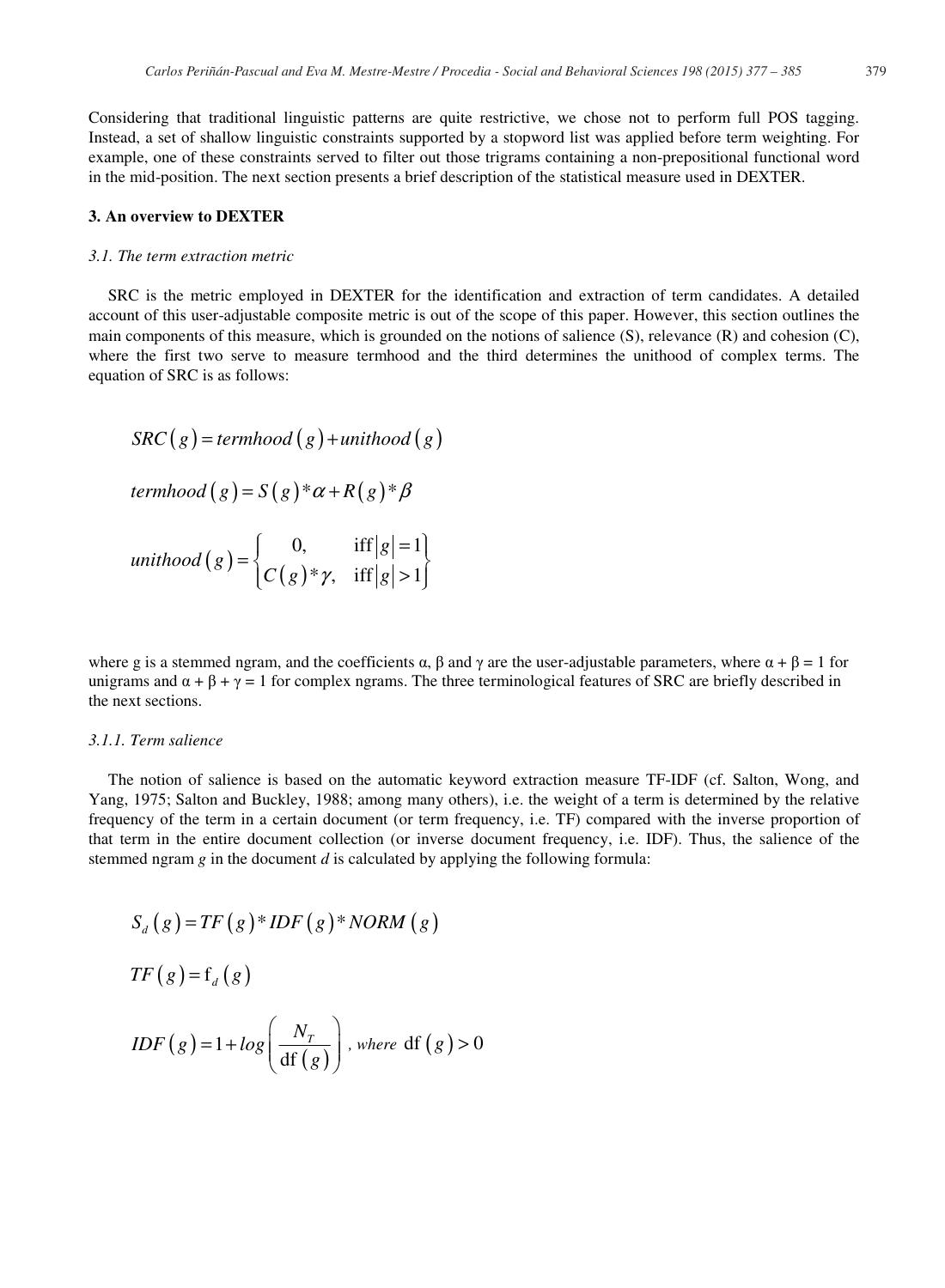$$
NORM(g) = \frac{1}{\sqrt{\sum_{g \in d} (TF(g) \times IDF(g))^{2}}}
$$

where  $f_d(g)$  is the number of occurrences of *g* in *d*,  $N_T$  is the number of documents in the target corpus, and  $df(g)$  is the number of documents in which the ngram appears in the target corpus. Apart from treating all documents as equally important regardless of their size, the cosine normalization factor makes the salience index range from 0 to 1. The salience of a given ngram with respect to the whole target corpus, and not just to a single document, is calculated as follows:

$$
S(g) = \frac{\sum_{d \in CP_I} S_d(g)}{\sqrt{\sum_{g_j \in CP_I} (S(g_j))}^2}
$$

### *3.1.2. Term relevance*

In DEXTER, the salience of a term is combined with a measure which quantifies the relevance of the ngram through the contrastive analysis between the target corpus and a reference corpus. As an adaptation of Ahmad, Gillam, and Tostevin's weirdness (2000), relevance is calculated as follows<sup>2</sup>:

$$
R(g) = \frac{P_T(g)}{P_R(g)}
$$
  
\n
$$
P_T(g) = \frac{f_T(g)}{|CP_T|}, \text{ iff } |g| = 1; \text{ otherwise, } P_T(g) = \frac{\sqrt{\prod_{k_i \in g} f_T(k_i)}}{|CP_T|}
$$
  
\n
$$
P_R(g) = \frac{f_R(g)}{|CP_R|}, \text{ iff } |g| = 1; \text{ otherwise, } P_R(g) = \frac{\sqrt{\prod_{k_i \in g} f_R(k_i)}}{|CP_R|}
$$

where  $f_T(g)$  and  $f_R(g)$  represent the frequency of the stemmed ngram *g* in the target corpus and the reference corpus respectively,  $f_T(k)$  and  $f_R(k)$  represent the frequency of a given unigram in *g* with respect to target corpus and reference corpus respectively,  $|CP_T|$  and  $|CP_R|$  represent the total number of words in the target corpus and the reference corpus respectively, and *|g|* is the number of lexical items included in the ngram. If the ngram does not occur in the reference corpus, then  $f_R(g) = 1$ . In the case of complex candidates, relevance is calculated on the basis

<sup>2</sup> DEXTER uses the *British National Corpus* (BNC) and *Corpus de Referencia del Español Actual* (CREA) as the corpora of reference for English and Spanish respectively.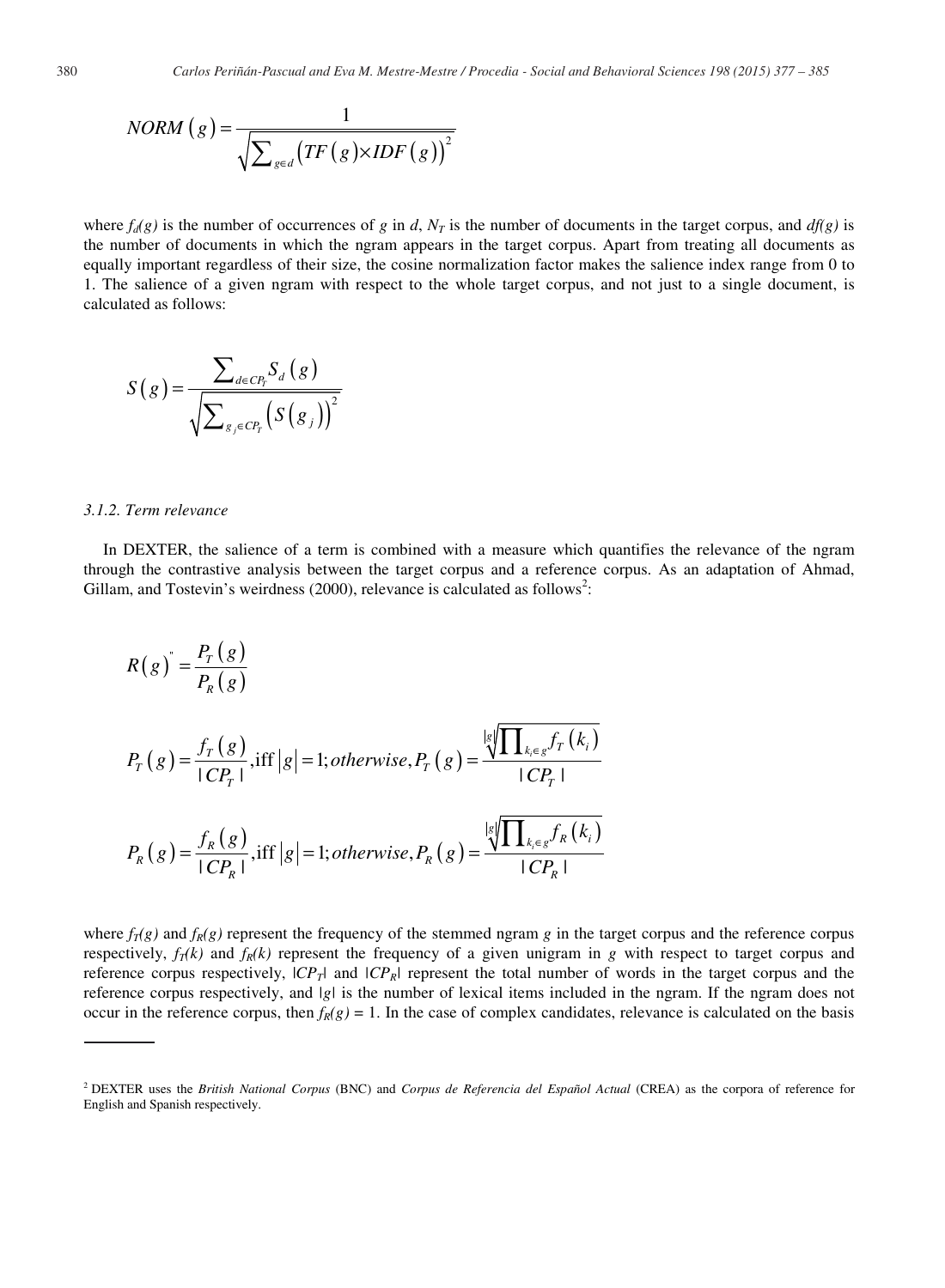of the geometric mean of each lexical item within the candidate. Finally, the relevance index is normalized with the following equation:

$$
R(g) = 1 - \frac{1}{\log_2(2 + R(g))}
$$

#### *3.1.3. Term cohesion*

Cohesion is aimed to quantify the degree of stability of bigrams and trigrams. As an adaptation of Park, Byrd and Boguraev's metric (2002), cohesion is calculated as follows:

$$
C(g) = \frac{f_T(g)}{\sqrt{\prod_{k_i \in g} f_T(k_i)}} \times F, \text{ iff } |g| > 1
$$
  

$$
F = \begin{cases} 1, & \text{iff } f_T(g) = 1 \\ \log_2(f_T(g)), & \text{iff } f_T(g) > 1 \end{cases}
$$

where  $f_T(g)$  is the frequency of the stemmed ngram g in the target corpus,  $f_T(k)$  is the frequency of a given unigram in *g* with respect to the target corpus, and |*g*| is the number of unigrams in *g*. Here geometric mean also smooths a frequency distribution where extreme values are present. Finally, cohesion values are normalized similarly to those of relevance:

$$
C(g) = 1 - \frac{1}{\log_2(2 + C(g))}, \text{ iff } |g| > 1
$$

#### *3.2. Considerations on corpus design*

As noted by Hunston (2008), a corpus designed for research purposes needs more careful consideration and planning than a small corpus compiled by a language teacher for pedagogical purposes. In the spectrum between careful planning and random sampling, however, an ATE workbench such as DEXTER always requires some guidelines for the design and compilation of a specialized corpus with the aim to provide meaningful results after term weighting. These guidelines refer to both the quantity and quality of the corpus, and more particularly to the three issues which are usually taken into account when designing a corpus: size, representativeness and balance. In this section, we follow the sample case of an English-for-Specific-Purposes (ESP) teacher who intends to develop a glossary on "Electronics for Computer Hardware".

DEXTER has been devised to build small and medium-sized corpora. In fact, this is logically what is expected from such a setting, where "any corpus an individual researcher or practitioner, such as a teacher of ESP or EAP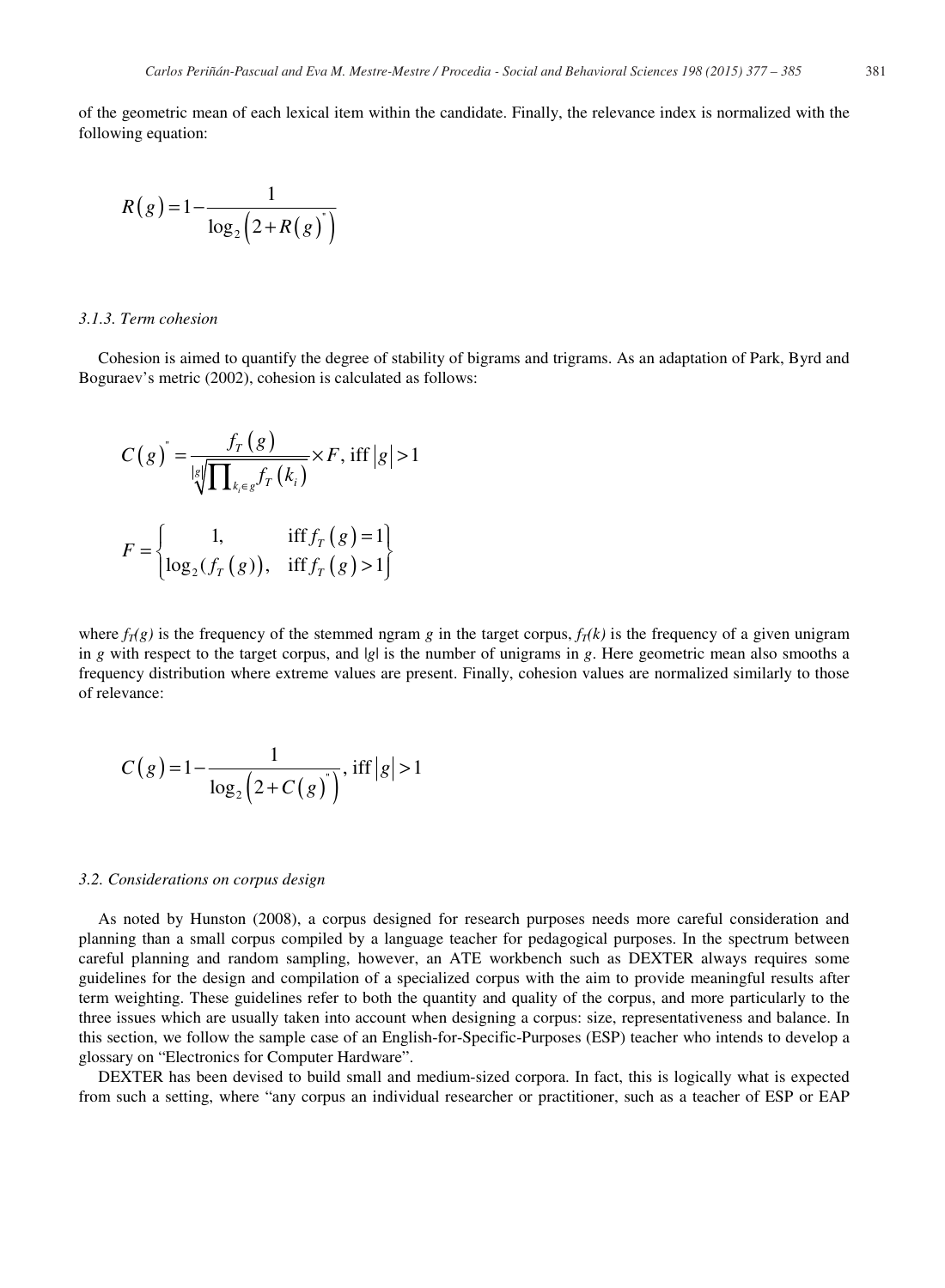[English for Academic Purposes], will be able to construct will necessarily be small" (Koester, 2010: 67). Indeed, large corpora have less relevance in the field of LSP:

The large corpus (…) provides either too much data across too large a spectrum, or too little focused data, to be directly helpful to learners with specific learning purposes. (Tribble, 2001: 132)

Moreover, specialized corpora do not need to be "as large as more general corpora to yield reliable results"; since specialized corpora are "carefully targeted, they are more likely to reliably represent a particular register or genre than general corpora" (Koester, 2010: 68-69). In DEXTER, there is no constraint in the number of documents a corpus can contain, but each document in the corpus can have a maximum of 25,000 tokens. On average, DEXTER could process a corpus containing 200 documents without compromising on processing speed. Indeed, DEXTER has been successfully tested with an imported version of GLOBALCRIMETERM (Felices Lago, and Ureña Gómez-Moreno, 2012; Periñán-Pascual and Arcas Túnez, 2014), a corpus on the legal subdomain of organized crime and terrorism which contains more than 600 documents and 4 million and a half tokens. Since "there seems to be general agreement that a corpus of up to 250,000 words can be considered as *small*" (Flowerdew, 2004: 19), we can convincingly describe our corpora as small and medium-sized.

When looking at the issue of corpus size, the first idea that usually comes to mind is that the corpus should be as large as possible, being in line with the traditional view that the larger the corpus is, the better: "small is not beautiful; it is simply a limitation" (Sinclair, 2004: 189). However, "a huge corpus does not necessarily 'represent' a language or a variety of a language any better than a smaller corpus" (Kennedy, 1998: 68). Therefore, "what is more important than the actual size of the corpus is how well it is designed and that it is 'representative'" (Koester, 2010: 68), that is, "a corpus is 'representative' to the extent that findings based on its contents can be generalized to a larger hypothetical corpus" (Leech, 1991: 27). Biber (1993: 243) described representativeness as "the extent to which a sample includes the full range of variability in a population". In this way, "a corpus is usually intended to be a microcosm of a larger phenomenon" (Hunston, 2008: 160). In our example, this "larger phenomenon" would be the whole body of technical literature that students will be exposed to in real-life situations. Therefore, texts for our sample corpus should be extracted from textbooks, technical documentation or user manuals, among other sources.

Finally, there should be an equal distribution of the texts in the composition of the corpus with respect to the types of documents, that is, the balance of text types in the corpus is addressed by having similar amounts of text from different sources. For example, the proportion of samples from textbooks should be equal to the proportion of samples from user manuals. Therefore, balance is closely connected to size, but it also takes into account representativeness. The corpus should also have an equal distribution of texts with respect to the different subtopics. In our sample corpus, for example, there should be no unbalance between the number of documents describing electronic components and the number of installation and troubleshooting guides. However, it should be noticed that text sampling is essential in DEXTER. Whereas some texts in the corpus can be whole documents, others can be only parts of documents (i.e. text samples). Otherwise, one or two very large documents could finally result in a disproportionate composition of the corpus, since "a corpus of a million words or so cannot afford to include whole books which might be up to 100,000 words in length" (Hunston, 2008: 165). Therefore, instead of having a whole book about electronics as one single document, it would be advisable to split the book into many text samples, where each sample could be treated as a cohesive, thematically-consistent document. In conclusion, the reliability of term weighting will definitely be subject to considerations on the quantity and quality of data in the corpus.

#### *3.3. Displaying and validating term candidates*

After corpus compilation, term extraction and weighting, we use the same interface in DEXTER for terminology exploration and validation. On the one hand, users can browse the terms of the corpus domain, together with their weights for SRC, S, R, C and the total frequency, from the stemmed ngrams extracted by DEXTER. Moreover, SRC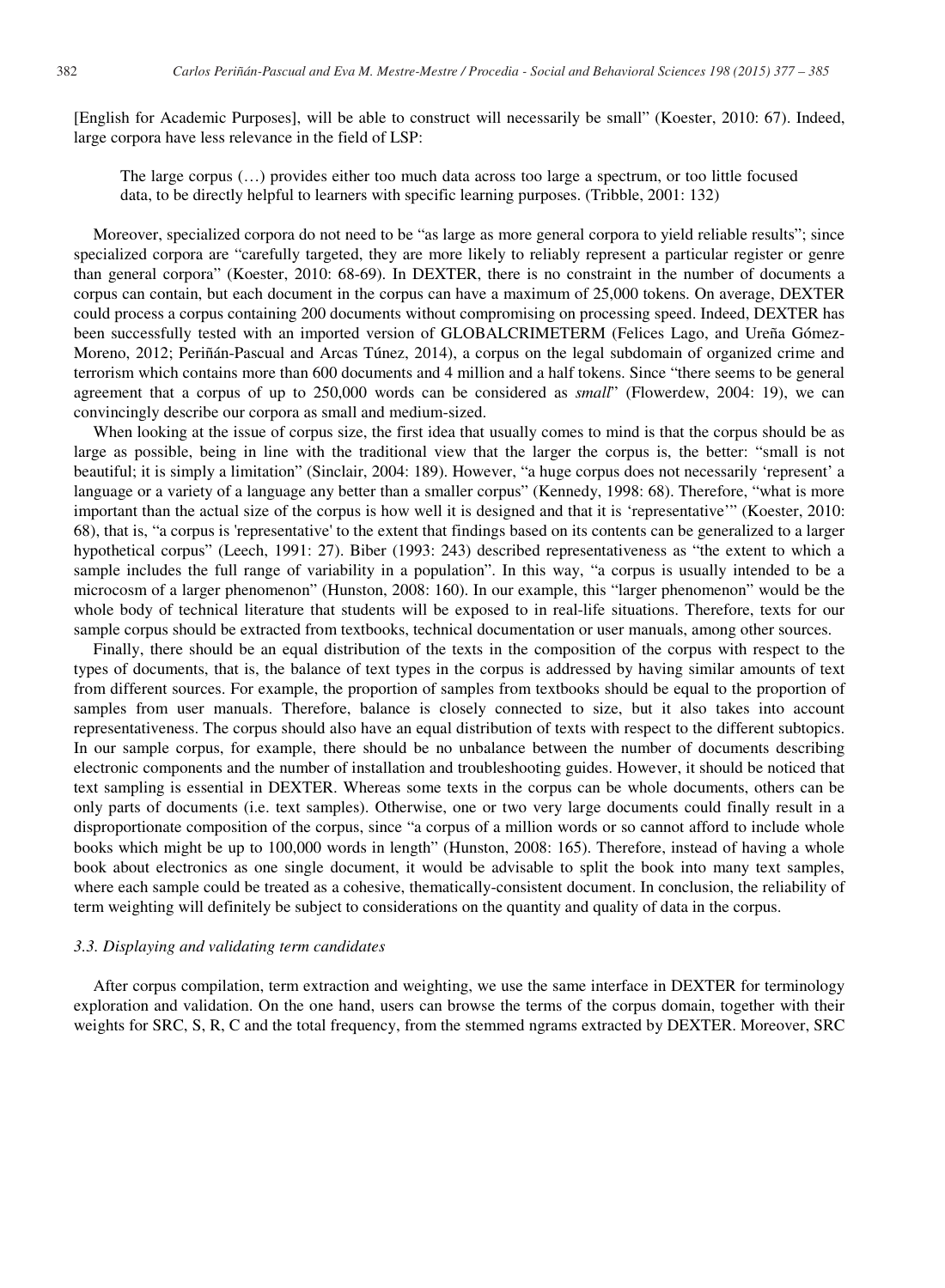We can read the context of the term by clicking on a given ngram after having determined the number and length of fragments to be retrieved<sup>3</sup>. Unlike other similar applications, we chose to contextualize the token within a paragraph, instead of displaying the output in KWIC format. As shown in Figure 1, it is not unusual to find several instances of the same term in one single paragraph, allowing us to understand term usage better when these tokens are visualized together. In fact, this co-occurrence of word-forms frequently happens with DEXTER, since the documents of the corpus are indexed by Lucene.Net (McCandless, Hatcher, and Gospodnetic, 2010), an open source library used in information retrieval. As noted by these researchers, a naïve approach to search a certain word in a large collection of documents would be to sequentially scan each file for the given word, but this would generate a bottleneck in case of processing a large set of documents. A more effective approach is based on indexation, and more particularly on creating an inverted index, i.e. a data structure analogous to an index at the end of a book, which lets you quickly locate pages where certain topic words appear<sup>4</sup>. Thus, when the user selects an ngram, this internally takes the form of a query, and DEXTER returns those snippets with the best similarity score: the higher the score is, the more likely for humans to judge the fragment as relevant. Users can also have access to the whole document from where a snippet has been extracted.

On the other hand, with regard to term validation, DEXTER is quite different from other ATE systems, since term validation is here guided not only by the probabilistic weight of the terms but also by a set of lexical filters (i.e. functional, basic and advanced). A brief description of these filters is presented below:

- 1. The functional filter contains the stems corresponding to articles, pronouns, prepositions, conjunctions, contractions (e.g. *'s, 've*) and auxiliary verbs (e.g. *be, do, have*, *get*), as well as Arabic and Roman numerals and common abbreviations used in documents (e.g., *i.e., c.f., etc., et al*).
- 2. The basic filter contains the stems of words typically found at a beginner or intermediate level in foreign language learning. More particularly, these stems were derived from *Easier English Basic Dictionary* (Collin, 2004) in the case of English, and from Bustos (2001) in the case of Spanish. In both cases, the inventory also includes the irregular word forms of those verbs present in the lexical resources.
- 3. The advanced filter contains the stems of words typically found at an advanced level in foreign language learning. More particularly, these stems were derived from *Collins COBUILD English Language Dictionary* (Sinclair, 1987) in the case of English, and from *Diccionario Salamanca* (Gutiérrez Cuadrado, 1996) in the case of Spanish. In both cases, the inventory also includes the irregular word forms of those verbs present in the lexical resources.

These lexical filters are actually applied as stopword lists, since those candidate terms which match any item in these lists are automatically hidden for validation.

### **4. Conclusions**

Language teachers instructing in a given area of specialized knowledge need quick and reliable access to terminology. In fact, it is very useful for them to create their own domain-specific glossaries, based on documents which were written to meet professional needs in the field of expertise. In this regard, DEXTER can help language teachers discover specialized vocabulary for LSP courses from small- and medium-sized customized corpora by means of a suite of tools with different functionalities, such as corpus compilation and management, document indexation and retrieval, query elaboration, textual exploration and terminological extraction. As an ATE system,

<sup>&</sup>lt;sup>3</sup> We can retrieve a maximum of 80 snippets for each term, with a maximum of 400 characters per fragment.

<sup>&</sup>lt;sup>4</sup> McCandless, Hatcher, and Gospodnetic (2010: appendix B) provided a detailed account of the structure of Lucene's inverted index.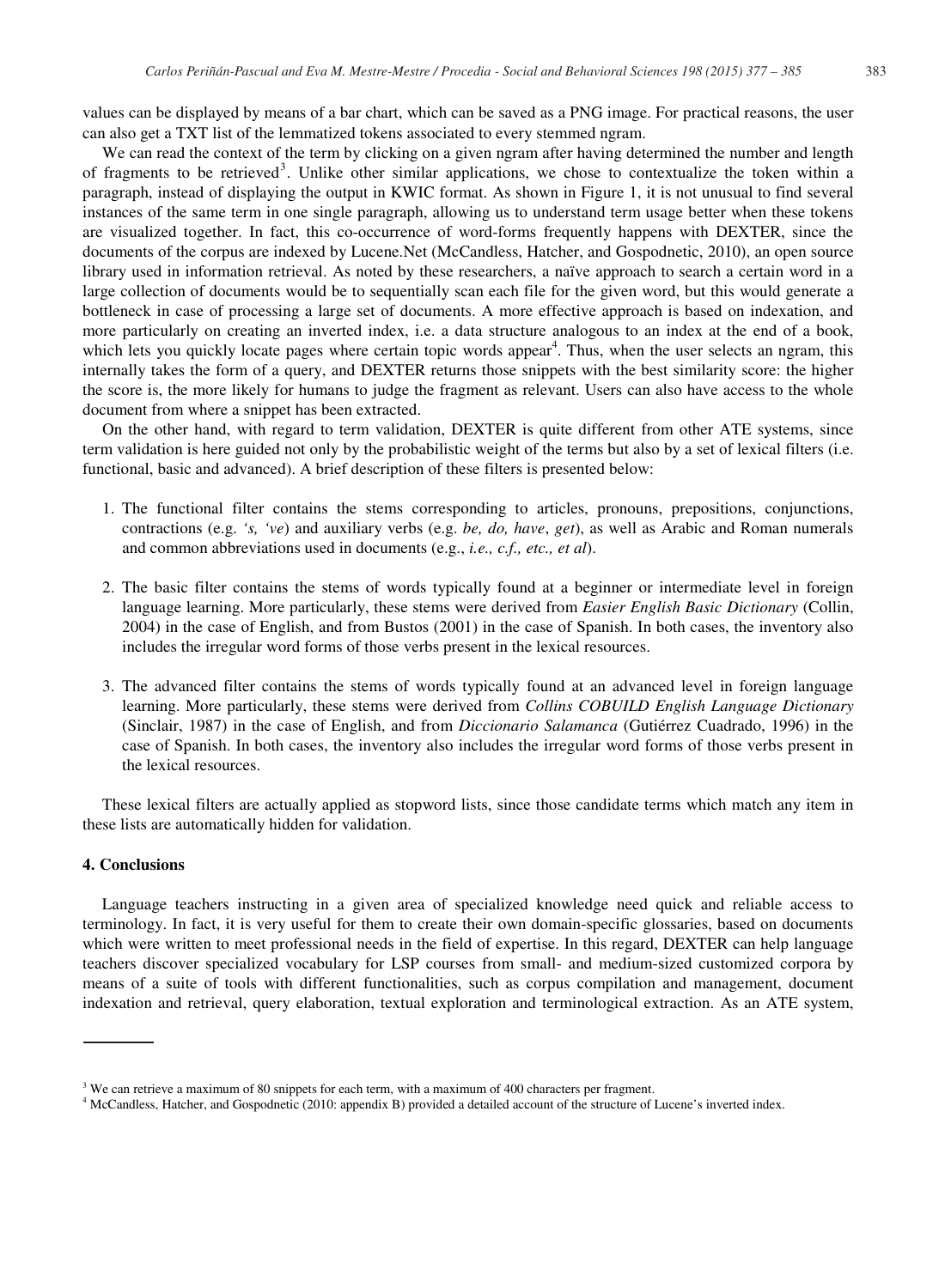shallow linguistic patterns filter term candidates in the form of unigrams, bigrams and trigrams before term weighting, which is based on a user-adjustable composite metric that we call SRC, because it captures the terminological notions of salience, relevance and cohesion. Although currently used for English and Spanish, the modular architecture of DEXTER makes its work environment be easily adaptable to corpora in many other languages.

#### **5. Acknowledgement**

Financial support for this research has been provided by the DGI, Spanish Ministry of Education and Science, grant FFI2011-29798-C02-01.

#### **References**

- Ahmad, K., Gillam, L., and Tostevin, L. (2000). Weirdness Indexing for Logical Document Extrapolation and Retrieval (WILDER).. In E. M Voorhees, and D. K Harman (Eds.), *Proceedings of the 8th Text Retrieval Conference (TREC-8)* (pp. 717-724). Washington: National Institute of Standards and Technology.
- Biber, D. (1993). Representativeness in corpus design. *Literary and Linguistic Computing, 8 (4)*, 243-257.
- Bustos, J. M. (2001). Definición de glosarios léxicos del español: Niveles inicial e intermedio. *Enseñanza, 19*, 35 72.
- Church, K. W., and Hanks, P. (1990). Word Association Norms, Mutual Information and Lexicography. *Computational Linguistics 6 (1)*, 22 29.
- Church, K. W., Gale, W. Hanks, P., and Hindle, D. (1991). Using Statistics in Lexical Analysis. In U. Zernik (Ed.), *Lexical Acquisition: Exploiting On-Line Resources to Build a Lexicon* (pp. 115-164). Hillsdale, NJ: Lawrence Erlbaum.
- Collin, P. (2004). *Easier English Basic Dictionary.* London: Bloomsbury.
- Dunning, T. (1994). Accurate Methods for the Statistics of Surprise and Coincidence. *Computational Linguistics 19 (1)*: 61 74.
- Felices Lago, A., and Ureña Gómez-Moreno, P. (2012). Fundamentos metodológicos de la creación subontológica en FunGramKB. *Onomázein 26*, 49-67.
- Flowerdew, L. (2004). The Argument for Using English Specialized Corpora to Understand Academic and Professional Language. In U. Connor, and T. A. Upton (Eds.), *Discourse in the Professions. Perspectives from Corpus Linguistics* (pp. 11-33). Amsterdam/Philadelphia: John Benjamins.
- Frantzi, K., and Ananiadou, S. (1996). Extracting Nested Collocations. *Proceedings of the 16th International Conference on Computational Linguistics* (pp. 41-46). Morristown: Association for Computational Linguistics.
- Frantzi, K., Ananiadou, S., and Hideki, M. (2000). Automatic Recognition of Multi-Word Terms: the C-Value/NC-Value Method. *International Journal of Digital Libraries 3 (2)*, 115 - 130.
- Grefenstette, G. (1994). *Explorations in Automatic Thesaurus Discovery*. Boston: Kluwer Academic.
- Gutiérrez Cuadrado, J. (1996). *Diccionario Salamanca de la lengua española*. Madrid: Santillana-Universidad de Salamanca.
- Hunston, S. (2008). Collection Strategies and Design Decisions. In A Lüdeling, and M. Kytö (Eds.), *Corpus Linguistics: An International Handbook*. Volume 1 (pp. 154-168). Berlin: de Gruyter.
- Justeson, J. S., and Katz, S. M. (1995). Technical Terminology: Some Linguistic Properties and an Algorithm for Identification in Text. *Natural Language Engineering 1 (1)*, 9 - 27.
- Kennedy, G. D. (1998). *An Introduction to Corpus Linguistics*. London: Longman.
- Koester, A. (2010). Building Small Specialized Corpora. In A. O'Keeffe, and M. McCarthy (Eds.), *The Routledge Handbook of Corpus Linguistics* (pp. 66-79). London: Routledge.
- Leech, G. (1991). The State of the Art in Corpus Linguistics. In K. Aijmer, and B. Altenberg (Eds.), *English Corpus Linguistics* (pp. 8-29) London: Longman.
- McCandless, M., Hatcher, E., and Gospodnetic, O. (2010). *Lucene in action.* Greenwich: Manning.
- Nagao, M., Mizutani, M., and Ikeda, H. (1976). An Automated Method of the Extraction of Important Words from Japanese Scientific Documents. *Transactions of Information Processing Society of Japan 17 (2)*, 110 - 117.
- Navigli, R, and Velardi, P. (2002). Semantic Interpretation of Terminological Strings. *Proceedings of the 6th International Conference on Terminology and Knowledge Engineering* (pp. 95-100). Berlin-Heidelberg: Springer.
- Park, Y., Byrd, R. J., and Boguraev, B. K. (2002). Automatic Glossary Extraction: Beyond Terminology Identification. In *Proceedings of the 19th International Conference on Computational Linguistics*, Volume 1 (pp. 1-7). Stroudsburg, PA: Association for Computational Linguistics.
- Periñán-Pascual, C., and Arcas Túnez, F. (2014). La ingeniería del conocimiento en el dominio legal: La construcción de una Ontología Satélite en FunGramKB. *Revista Signos: Estudios de Lingüística 47 (84)*, 113 - 139.
- Salton, G., and Buckley, C. (1988). Term-Weighting Approaches in Automatic Text Retrieval. *Information Processing and Management 24 (5)*, 513 - 523.
- Salton, G., Wong, A., and Yang, C. (1975). A Vector Space Model for Automatic Indexing. *Communications of the ACM 18 (11)*, 613 620.